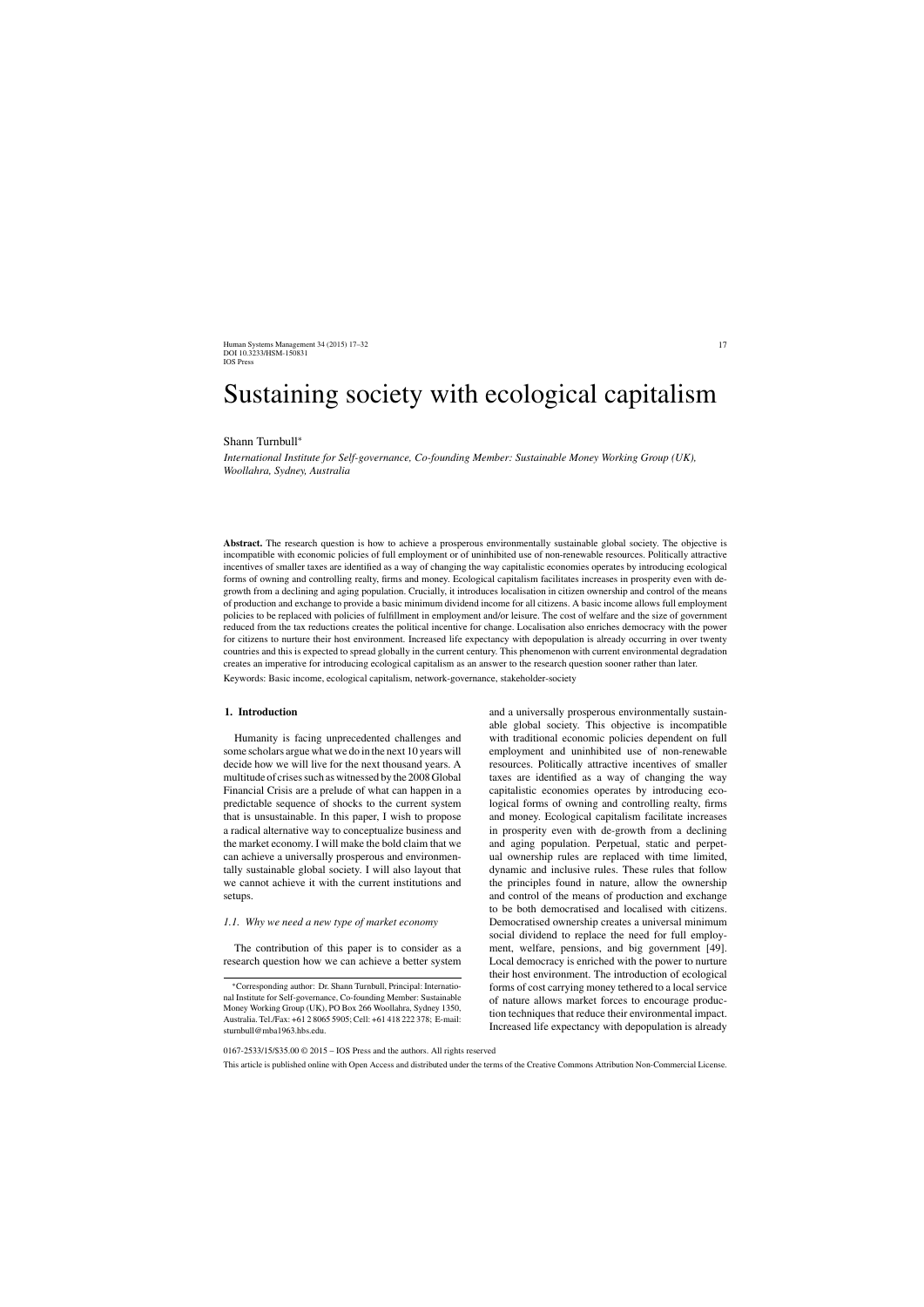## 18 *S. Turnbull / Sustaining society with ecological capitalism*

|                | Features                   | Past society                              | Present society                    | Future society                                      |
|----------------|----------------------------|-------------------------------------------|------------------------------------|-----------------------------------------------------|
| $\mathbf{1}$   | People treated as          | Property                                  | Resource                           | Potential                                           |
| $\mathfrak{2}$ | Role of women              | Breeding                                  | Cheap labour                       | Full partners                                       |
| 3              | Purpose of work            | Sustenance                                | Income distribution                | <b>Fulfillment</b>                                  |
| 4              | Sources of income          | Work                                      | Work or welfare                    | Work and/or dividends                               |
| 5              | Environment                | Subservient to                            | Dominant over                      | Stewardship                                         |
| 6              | Natural resources          | Use                                       | Exploit                            | Sustain                                             |
| 7              | Source of land acquisition | Conquest or inheritance                   | Purchase or inheritance            | Use                                                 |
| 8              | Land ownership             | Through occupancy                         | Perpetual                          | Time of use $&$ so limited                          |
| 9              | Firm ownership             | Start up or inheritance                   | Purchase/start up &<br>inheritance | Start up, investment and<br>stakeholders            |
| 10             | <b>Business owners</b>     | Proprietors                               | Shareholders                       | <b>Stakeholders</b>                                 |
| 11             | Ownership period           | Life of owner                             | Perpetual                          | Limited                                             |
| 12             | Property rights            | Discretion of Sovereign                   | Static, monopoly and<br>perpetual  | Dynamic co-ownership and<br>time limited            |
| 13             | Structure of business      | Paternal and centralised                  | Hierarchic and centralised         | Nested networks of<br>component holons              |
| 14             | Monopolies                 | Granted to private interests by<br>rulers | Banned or government<br>control    | Removed by time limited<br>dynamic ownership rights |
| 15             | <b>Institutions</b>        | Perpetual                                 | Static                             | Dynamic time limited                                |
| 16             | Value of money             | Commodities                               | Artificial                         | Sustainable natural service                         |
| 17             | Creation of money          | Mostly top down                           | All top down                       | Decentralised bottom up                             |
| 18             | Cost of money              | Storage & testing                         | Interest                           | Cost of risk insurance                              |
| 19             | Allocation of resources    | Command & control                         | Markets                            | Family, benevolence,<br>semiotics & markets         |
| 20             | Value system               | Absolute                                  | Materialistic                      | Humanistic                                          |
| 21             | Wealth distribution        | Autarchic                                 | Market forces                      | As to contribution & need                           |
| 22             | Accumulation of economic   | Limited by political power                | Unlimited                          | Limited by dynamic                                  |
|                | value                      |                                           |                                    | ownership and time                                  |
| 23             | Source of power            | Inherited, physical                       | Democracy                          | Holonic with demarchy [3]                           |
| 24             | Political power            | Centralised in ruler                      | Gov. & big business                | Spread to communities                               |

Table 1 History and vision of transforming society

occurring in twenty countries and this is expected to spread globally in the current century according to the United Nations [57:3]. This phenomenon with current environmental degradation create an imperative for adopting the findings of the research question sooner rather than later.

As outlined in Table 1, the changes proposed for achieving sustainable prosperity are arguably not as great as the societal changes that have occurred over the last millennium.

The imperative for designing an economic system to achieve "prosperity without growth" [18] sooner than later arises from:

1. The need to protect and nurture the environment to sustain humanity on the planet and for,

2. Coping for the first time with declining populations in advanced economies [37].

Rosenberg [37] reports that 20 countries now have negative or zero population growth before immigration with only Austria achieving net positive growth through migration. The Ukraine expects to suffer a 28 per cent decrease in its population from 2006 to 2050 with a 22 per cent decrease in Russia and Belarus and a 21 per cent decrease in Japan. Even strong economic countries like Germany are suffering a declining population. There are now 70 countries with their fertility rate at or below the replacement rate. *The Economist* went on to report: "The move to replacement-level fertility is one of the most dramatic social changes in history" [43]. While this is easing the environmental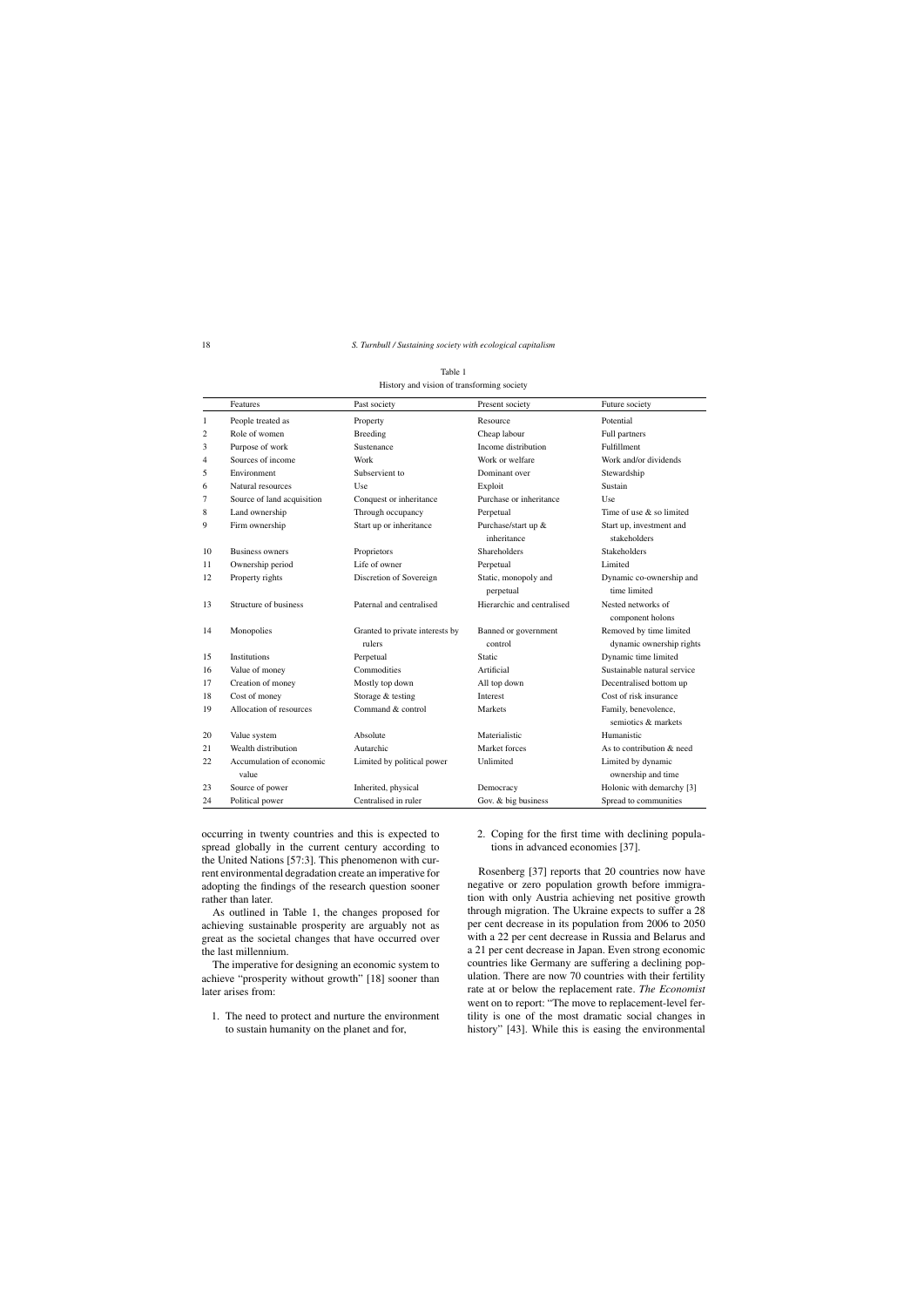impact of humanity it also introduces economic and social problems.

With such large reduction in populations there could soon arise problems in having excess infrastructure and facilities like water catchments, sewerage facilities, power generators, hospitals, schools, shops, sports grounds, entertainment centres, churches and so on. De-populations in some urban centres could result in many facilities not paying their way with the need for de-commissioning. Ghost suburbs could develop with substantial falls in real-estate values. De-population could also lead to many privatised public facilities becoming uneconomic and/or redundant leading them into bankruptcy.

A noted by Reddaway [35] a declining population reduces demand for goods and services as well as for new and replacement investment. For these reasons, unemployment can be expected to increase just because the population declines. This situation currently exists in Europe and Japan. Reddaway proposed that the State becomes responsible for providing unemployment income. However since his book was written over 75 years ago, the problem of citizens living longer well past their retirement age is now making impact. An increasing proportion of the population is requiring income support. This in turn jeopardises the living standards for those employed from the need to increase their tax burden to support growing unemployment, those too old to work and their growing medical costs. To mitigate the problem some countries are increasing the retirement age.

Increases in life expectancy have been on a straight line for the last 160 years according to Wiener [58]. In being interviewed on his book, Weiner [59] stated "you get an increase in life expectancy around the world in every country that has the benefit of modern medicine". The increase has been so predicable to date that "It looks as if every day we live, we're granted another five hours, somewhere down the road." Life expectancy is being increased by science and medicine so "we're constantly gaining time even as we use it up, consume it by living".

According to the United Nations [57:1] "Life expectancy is projected to increase steadily in all countries after 2050. No limit is set on the increase of life expectancy." The UN report went on to state that "the world's dependency ratio rises from 0.7 in 2000 to 1.1 in 2300, implying that by that time there will be more than one "dependent" per person of working age"; the working age being defined as being between 15 and 60.

However, increase in life expectancy is not changing the rate we age, even with the benefit of current science and medicine. So the quality of life continues to decrease with age as reported by Milne. Milne [28] found that there was no change in the rate of aging in a Swedish study that went back to 1751. This means that as populations increase their life expectancy, the need for income support for medical care will escalate.

The tax burden on those employed will spread globally as more nations increase their living standards to provide life extending health care and improved education. Improved education of women allows them to control their fertility. The incentive for less children increases when families have access to income support when the parents become too old to work [43]. In this way increased living standards provide both the incentive and means to reduce the birth rate to accelerate global de-population.

A squeeze will be created on government budgets as more and more medical care and income support is required to support more and more citizens incapable of earning an income. Many existing pension plans are insufficiently funded to provide for their beneficiaries as they live longer.

The United Nations [56] identified a short-solution for these problems for some nations through migration. But as a declining birth rate spreads to more nations this option may soon diminish. The culture of the countries that are expected to maintain population growth from the year 2000 to 2100 might give rise to inhibitions in seeking immigrants from them. "... just three - Niger, Uganda and Yemen—are expected to account for over half of the positive contribution to population growth at that time." [57:3].

The United Nations report [57] identified three possible scenarios of global populations over the next two hundred years. According to the medium scenario, world population rises from 6.1 billion persons in 2000 to a maximum of 9.2 billion persons in 2075 and declines thereafter to reach 8.3 billion in 2175. By 2050, India is expected to have surpassed China in population size and will remain as the most populous country in the world thereafter. However, between 2000 and 2100, the three most populous countries are expected to account for a declining share of the world population, passing from 43 per cent in 2000 to 34 percent in 2100. China and India alone are projected to account for nearly 48 per cent of the population losses projected to occur in 2100.

Some commentators consider that the root cause of many concerns over the sustainability of human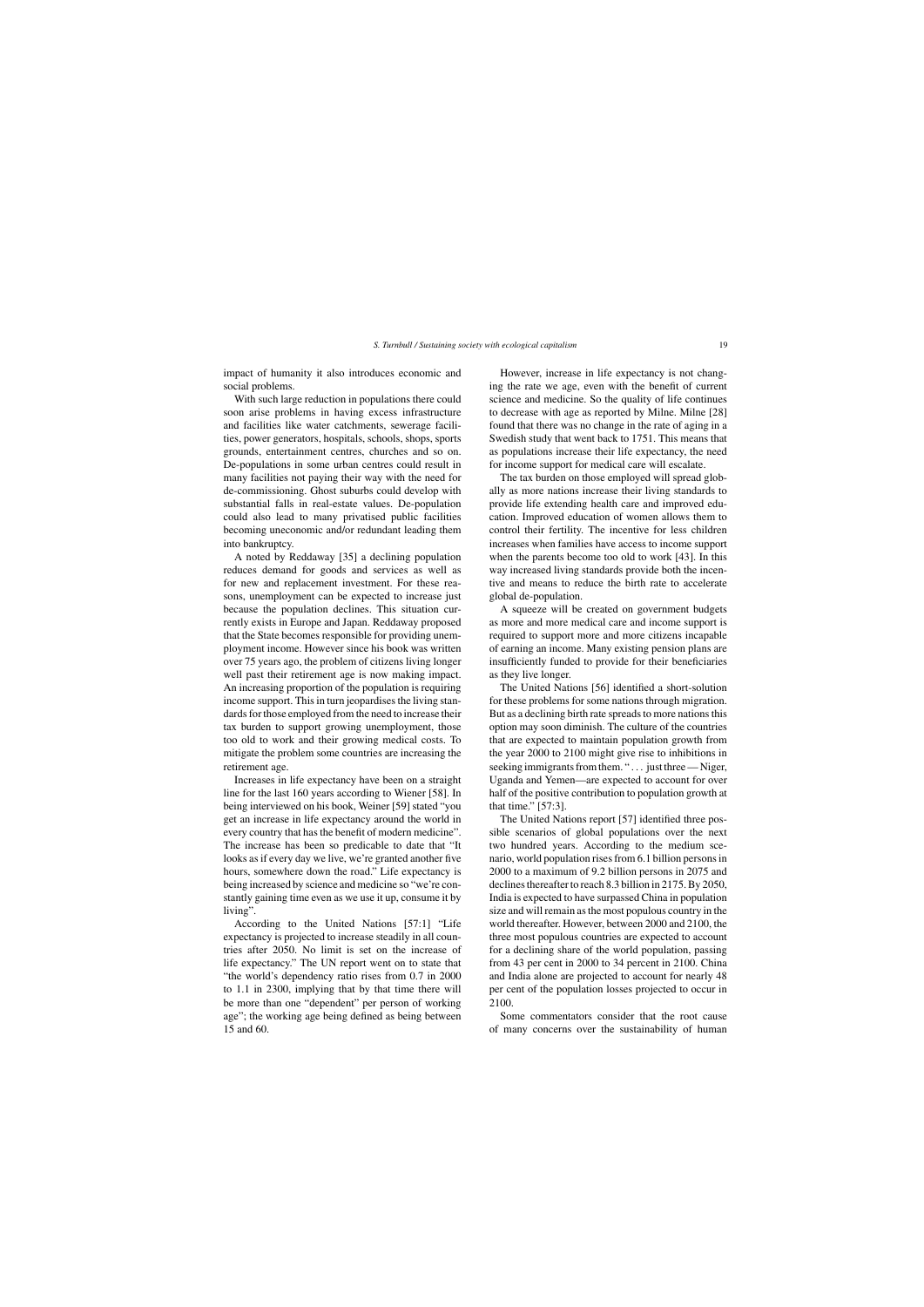society arise because there is "plague of people on the planet<sup>1</sup>". The need to "Abandon affluence and growth" has been proposed for over thirty years by Trainer [45]. Trainer [46] advocates "de-growth" with a simpler lifestyle to reduce the pressures creating climate change, extinctions of fauna and flora, pollution and loss of non-renewable resources.

"The new economy" proposed by Trainer [47] has many features in common with the "Future society" outlined in that last column of Table 1. "Ted" Trainer and I share concerns over the inefficiencies, and injustices inherent in capitalism detailed in Section 2 and the problems that arise from over reliance on market mechanisms. Also shared is the objective of a society composed of locally controlled largely self-sufficient, self-reliant and self-financing democratically governed communities that can minimise the need for markets by relying more on other co-ordinating mechanism such as families, associations and networks. It is a vision that goes beyond the concerns of many environmental writers such as Berger [2], Gummer and Goldsmith [11], Jackson [18] and economists such as Daly [5, 6].

Trainer [47] assumes that to initiate change there is a need for an "enormous" change in the values held by people. This paper takes a different view as set out in my 1975 book that states: "The greatest benefits that may arise from the new rules for owning property may be the modifications they may initiate in man's values and behaviour patters" [49:4]. This aspect is discussed in Section 3.2 with the proposals for changing the economy through self-interest and market forces.

The next section identifies the need to reform capitalism to make it more efficient for achieving an environmentally sustainable society. Reformed capitalism also distributes prosperity more equitably to promote a sustainable society [55]. Section three describes political attractive techniques for introducing ecological capitalism. Section four explains how tax incentives can be used to introduce ecological forms of ownership to allow communities to become self-financing and so more self-reliant. Section five describes the vision of locally owned and controlled sustainable global communities outlined in the last row of Table 1. Concluding remarks follow.

## **2. Why do we need a new type of capitalism?**

This Section identifies how the existing static, exclusive and perpetual rules for owning and controlling money, corporations and realty are inefficient and inequitable. To ameliorate these shortcomings, different rules are proposed. These are described as "ecological" because they mimic the character of living things by being dynamic, inclusive and time limited.

Ancient ways for owning money described below need to be re-instated because modern money can misallocate resources. It has also become a major driver in generating wealth inequality and the over expansion of the financial sector described by Palley as "financialization" [31]. Likewise, the property rights of corporations allows investors to be overpaid with "surplus profits" [52] in a way that is not reported by accountants and so not recognised by economists to generate further inequality and the misallocation of resources. Accounting doctrines exacerbate misallocation of resources and inequities by treating a proportion of investment returns as a cost to reduce reported profits by an imaginary expenditure described as "depreciation". These practices contribute to the seven deadly sins of corporate capitalism discussed below.

Inequality is also generated from the private ownership of urban land that can capture windfall gains generated from the investment of others in providing site services, facilities and amenities. Each of the above mentions concerns are discussed in the following subsections.

## *2.1. The problems of modern money and credit*

Markets allocate resources through prices and prices are defined in terms of money. However, money is no longer defined in terms of any one or more real goods and/or services. As a result the price signals created by official currencies that are national monopolies, can distort the allocation of resources to a greater degree than taxes and tariffs from "faulty feedback" signals described by Jacobs [19].

A mind experiment can illustrate this point using two assumptions: (a) Demand for foreign exchange in any one region is proportional to the population and (b) Western Australia that earns 60 per cent of the foreign exchange of Australia can issue its own currency for its population that only represents 10 per cent of the Australian total. This means that Western Australians are earning five times the foreign exchange they consume while the Eastern States with 90 per cent of the

<sup>1</sup><http://www.spiked-online.com/index.php?/site/article/3337/>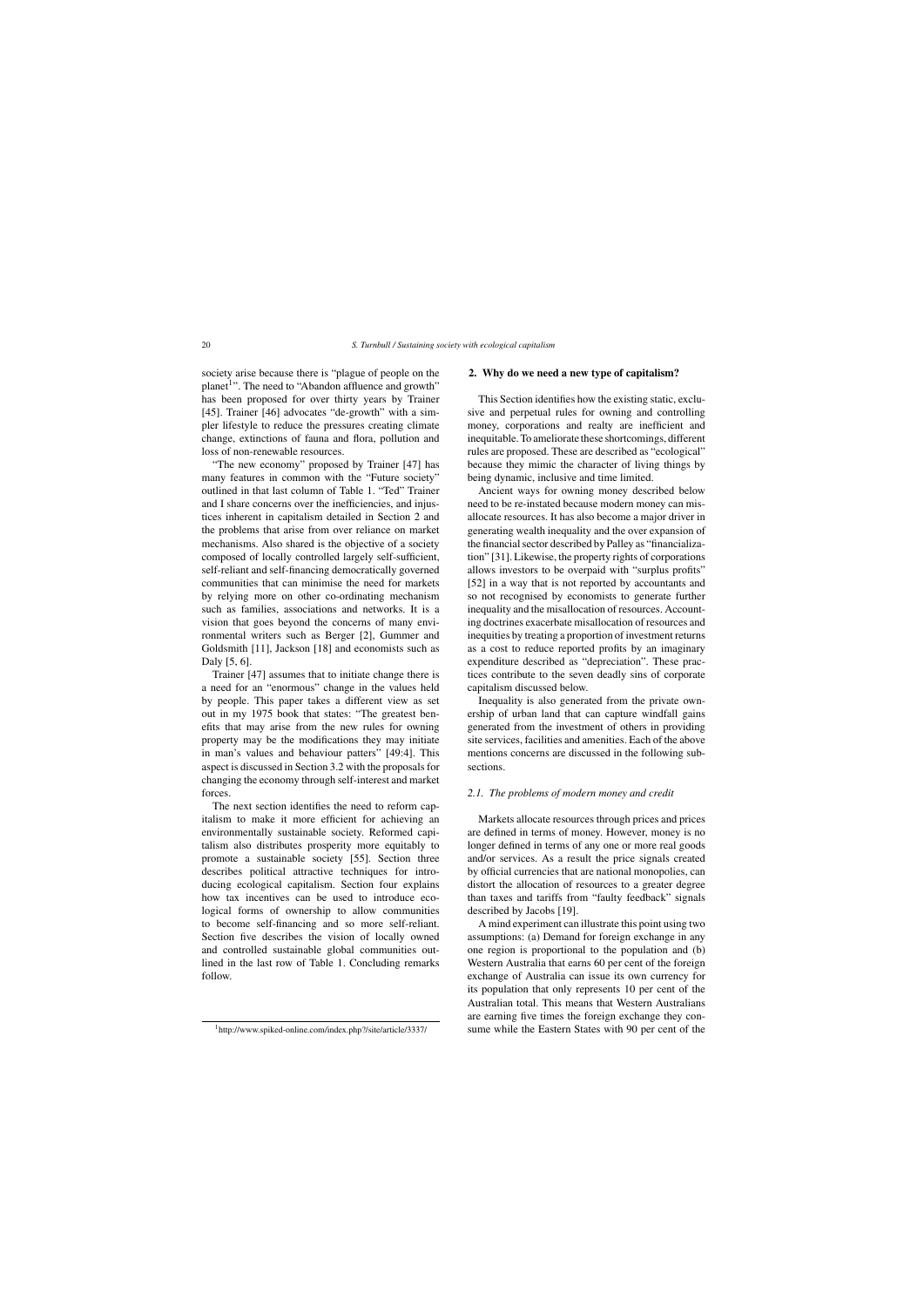population only obtain 36 per cent  $(0.9 \times (1.0{\text -}0.6))$  of the foreign exchange they require. Separately currencies would make Western Australia money worth much more than the money in the Eastern States. Manufacturing, tourism and the export of education services would boom in the Eastern States with folk in the Eastern States migrating to the West to obtain a higher standard of living. This mind experiment illustrates a fundamental problem of the Euro and the concerns of Friedman and Schwartz [9].

More importantly it illustrates how exclusive/monopoly money can seriously distort resource allocation to support the case presented by Hayek [12, 13] of de-nationalising money to have competing currencies. The price distortions and resulting inefficiency of modern money are exacerbated by it being allowed to earn interest that also introduces inequities.

Proudohn [34] pointed out that all real assets depreciated and/or carried a storage cost except paper money. To provide a level playing to create what Suhr [41] described as "neutral money", Gesell [10] proposed that paper money should only be issued if it depreciated like real goods or required a storage/holding fee. The private issue of cost carrying money was initiated in Germany in the 1920's and was so successful in stimulating depressed communities during the Great Depression that it soon spread in Europe and on to the US as reported by Fisher [8]. Keynes [22] supported cost carrying money that was described as "Stamp Scrip". Keynes described Gesell as "unduly neglected prophet".

So successful was the use of stamp scrip in Germany and Austria that it threatened the monopoly of official money and so was banned. The carrying cost was created by the need to periodically affix a stamp on the back of the script. Revenues from the sale of stamps paid for the redemption of the money. It allowed communities to stimulate their economies with a self-financing self-liquidating locally issued currency.

*The Economist* [42] suggested that "depreciating currencies" be re-introduced to stimulate economies after the Global Financial Crisis (GFC). Today, cell phones again makes it practical to introduce depreciating money that pays the issuer a regular usage fee or carrying cost. This makes money self-cancelling to force money to be spent rather than saved. As noted by *The Economist* [44] developing nations are leading the way in using cell phones for financial transactions. There are now more mobile phones in the world than people<sup>2</sup> to introduce this form of ecological currency.

Cell phones have become electronic storehouses for money. In ancient Egypt, grain was used as money and deposited in storehouses. Deposit notes were issued in form of scratches on shards of pottery. Rather than earn interest, deposits incurred a storage fee and some times also a tax [40]. Cost carrying money has been the rule throughout history until the duplicity of fractional banking was introduced.

With fractional banking, banks created more notes to deliver grain, gold, silver, etc, than it owned. As the bank only held a fraction of the "hard" commodity backing the currency, this fraud meant that not all notes could be redeemed at once. Like a Ponzi scheme, only the first person to redeem their notes would be able to obtain hard currency unless other investors deposited new hard currency.

The ability of private banks to create credit out of nothing by issuing note to deliver commodities they did not own and then charge an interest rate or storage fee for a commodity they did not hold, exacerbates "financialization", wealth concentration, inefficiencies and instability in the financial system. Huber and Robertson [17] estimated that if the government instead of banks carried out the creation of deposit money then UK tax collections in 1999 could have been reduced by 15 per cent. The former Governor of the Bank of England, Mervyn King, suggested that the practice of "fractional banking" be eliminated [23].

King [23] went on to state: "of all the many ways of organising banking, the worst is the one we have today". A number of the indefensible practices of the existing financial system are set out in my paper on "How would the invisible hand handle electronic money?" [53].

## *2.2. The problems of perpetual property rights*

Perpetual property rights allow investors to get overpaid. All intellectual property rights are time limited. Time limited investments are the norm as productive assets wear out or deplete. Perpetual property rights have only been created for owning land and corporations. To create a level investment playing field time limits need to be applied to all investments. This can also ameliorate the overpayment of investors and the associated concentration of wealth. Overpayment of investors is also inconsistent with the objective and

<sup>2</sup>[http://www.digitaltrends.com/mobile/mobile-phone-world](http://www.digitaltrends.com/mobile/mobile-phone-world-population-2014/)population-2014/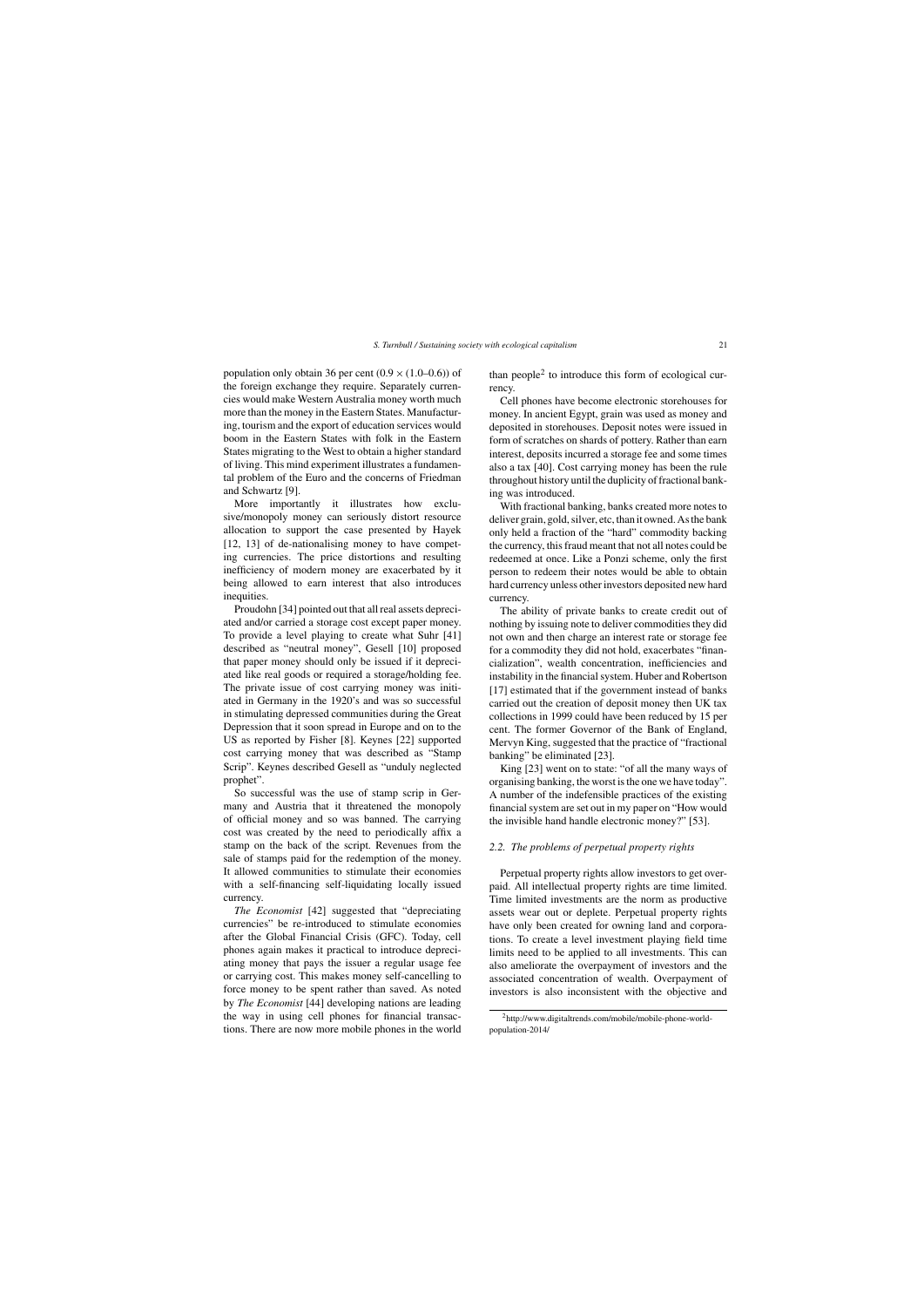reason for having a market economy to efficiently allocate resources.

In making a decision to invest, a commercial investor will not rely on the unforeseeable future to recover their investment and obtain a competitive return. The foreseeable future is described as the investor's "time horizon" [52]. Any cash received after the time horizon is not required to provide the incentive for the investment to be made. It represents a surplus incentive that I describe as a "surplus profit" [50]. Unlike profits, or any excessive profits that are reported by accountants, surplus profits are not identified or reported because accountants do not identify investment time horizons. This makes surplus profits different from other types of economic rent that are reported by accountants.

Because surplus profits are not reported, economic analysts are denied understanding how wealth in the form of asset ownership becomes highly concentrated. Surplus profits can be very substantial to become many times greater than the original investment as I discovered when working as a financial analyst for one of the largest firms in the world between my two years a Harvard Business School. More critically, economic analysts do not have a basis for understanding the full cost to communities that host alien investment. As a result foreign investment is widely promoted even though it may introduce excessive cost over benefits from its obtaining "unlimited, unknown and uncontrollable foreign liabilities" as noted by Penrose [32].

Another problem with the profits reported by accountants is that they under-report economic returns. This is created by accounting doctrines requiring accountants to describe part of the cash obtained from an investment as a return *of* the investment as a cost with only the remaining cash being described as a profit *on* the investment.

The cash described as a return *of* the investment is called "depreciation". This so called cost obscures the fact that investors are recovering the cost of their investment. Governments typically allow this artificial cost as a tax deduction. The tax deduction provided to investors to recover the cost of their investment has to be made up by other taxpayers.

Consider an investments being depreciated over ten years producing a net cash return of 20 percent per year. By introducing an artificial cost of 10 percent per year for ten years the reported before tax profit also becomes 10 percent per year. With a 30 per cent tax rate the reported return becomes a marginal 7 per cent. However, the after tax cash return to the investor becomes

17 per cent that provides an acceptable 11 per cent after taking into account the time value of money.

The policy lesson for governments from this insight is that ownership of any investment should be written off at the same rate that it is written off for tax purposes. This would not change the reported profits as the cost is already taken into account by the artificial cost of depreciation. For the various reasons set out in my other writings [50, 52] it makes good sense for the ownership of the assets being written off to be vested in the individuals who are essential for a firm to exist such as it suppliers, employers and customers. In this way surplus profits could become shared with stakeholders who participate in their creation. This provides one way to democratise the wealth of communities and so nations.

The above discussion explains some of the seven sins of corporate capitalism. Corporations can be:

- 1. Inefficient by not distributing to shareholders all their surpluses. This allows their managers rather than shareholders and so market forces allocate their investment funds. It also allows firms to grow too big to be allowed to fail;
- 2. Inequitable by over-paying investors with surplus profits not reported by accountants and not noticed or understood by economists;
- 3. Exploitive by not sharing surplus profits with their stakeholders on whose contribution they depend for their existence such as employees, suppliers, distributors, customers and other members of their host community;
- 4. Alienating by not sharing power with employees and other stakeholders;
- 5. Not directly accountable to all the stakeholders on which the firms depends upon for its existence and whose lives are affected by its operations;
- 6. Non-transparent, hiding the identity of their ultimate ownership and control with owners voting on a plutocratic basis that provides the wealthy with the most votes;
- 7. Degrading for democracy by using corporate resources to influence politicians and thereby concentrating economic, political and social power.

# *2.3. The problems of private windfall gains from public investment*

Another way in which the current rules of ownership create inefficiencies and inequities is from windfall gains obtained from the private ownership of urban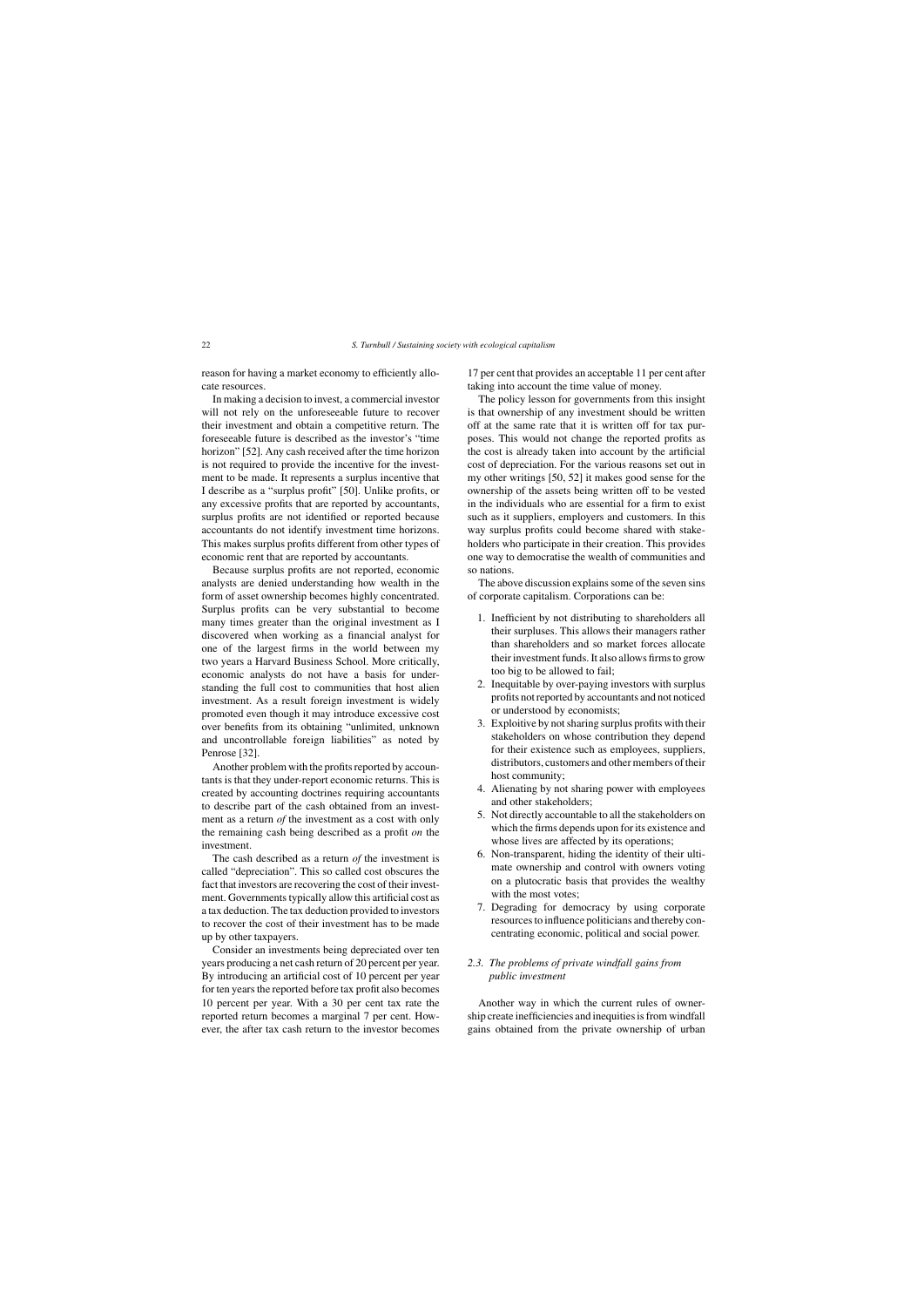land. The uplift in land values can occur from the site being approved for greater development and/or from surrounding improvements made in servicing the site with utilities, facilities and amenities by various levels of government and/or by private investors.

It is both inefficient and inequitable for government expenditure spent on utilities, roads, transport, schools, hospitals and other amenities to provide private profit to nearby landowners. The degree to which public investment creates private profit is not commonly revealed because economists or anybody else do not typically prepare balance sheets for communities. What is not measured is not managed. Windfall gains, like surplus profits are not generally reported and so not recognised by economists, policy makers and governments.

An illustration of the extent of how government investment can generate private profits is provided by the construction in 1999 of the Jubilee underground tube line in London. The cost of the project was 3.5 billion pounds. The uplift in land values within 1,000 yards of each of its eleven stations totalled 13 billion pounds [36].

Public expenditure could have been avoided and greater equity and efficiency achieved by the landowners financing the construction from the uplift in values they obtained. Even if the landowners borrowed all the construction costs they would still have received a net benefit of 9.5 billion pounds. However, this would still be inequitable as it is not the owners who create the uplift in values but the users of the sites and facilities. Sites and services without users have may be worth little.

As uplift in land/site values are created by the community, an equitable system of ownership would allow the community to share in the values so created. If all the land, but *not* the buildings, within 1,000 yards of each of the 11 Jubilee station had been collectively owned by a cooperative of all residents then each resident would receive a windfall gain of around 75,000 pounds using the data and assumptions presented in my paper on Urban Self-financing [54]. Each cooperative would have a net worth of  $9.5/11 = 864$  million pounds after paying for the project with each resident owning cooperative shares worth around 74,000 pounds.

While a Cooperative or Community Land Bank (CLB) would create mutual ownership of land, the buildings would still be privately held by investors and/or residents. This is how the Garden City of Letchworth, 60 miles north of London, was financed at the beginning of the last century [16]. These examples demonstrate how urban development can be made self-financing by capturing the values created by the community and being owned and controlled by local residents.

A condition precedent for any government to finance public works that generate windfall gains is that such gains be shared on a mutualised basis with only residents as described above. By eliminating alien and foreign ownership of land, this approach would reduce the leakage of values out of communities and their host nations. CLBs provide a way to make the financing of "transition towns" self-financing to spread their emergence to create a green economy as envisaged by Berger [2] and in this paper.

The cost of urban land typically represents around half the cost of a house in the US [7:3], UK and Australia [29:60]. The ability of CLBs to make land self-financing as indicated above allows the cost of land to be removed in new towns or inner city re-development projects. In this way CLBs can provide half cost housing and eliminate the cost of land for commercial investors in rental housing, retail outlets, office buildings, entertainment and sporting facilities. However, the condition for providing land without cost to commercial developers could be tied to a requirement that as they wrote off the cost of their building for tax purposes the ownership of building would be transferred to nominees of the CLB. In this way all tenants in rental housing would acquire ownership of their residence without cost and the CLB would become the owners of supermarkets, office buildings and factories. The rent/rates from the commercial sector could then cross subsidies low cost housing over generations. In the event de-population arises CLBs are well placed to restructure their community as they have integrated control over intergenerational facilities.

## **3. Making capitalism efficient, equitable and sustainable**

This section outlines how the adoption of ecological property rights for owning and controlling money, firms and realty can make capitalism more efficient, equitable and sustainable.

But more importantly, ownership of income producing assets becomes universal for all citizens to provide a "third way" to distribute national income without employment or welfare. It is by this means that prosperity can be achieved without growth as sought by Jackson [18]. As the government is no longer required to raise taxes and distribute welfare, the size of government can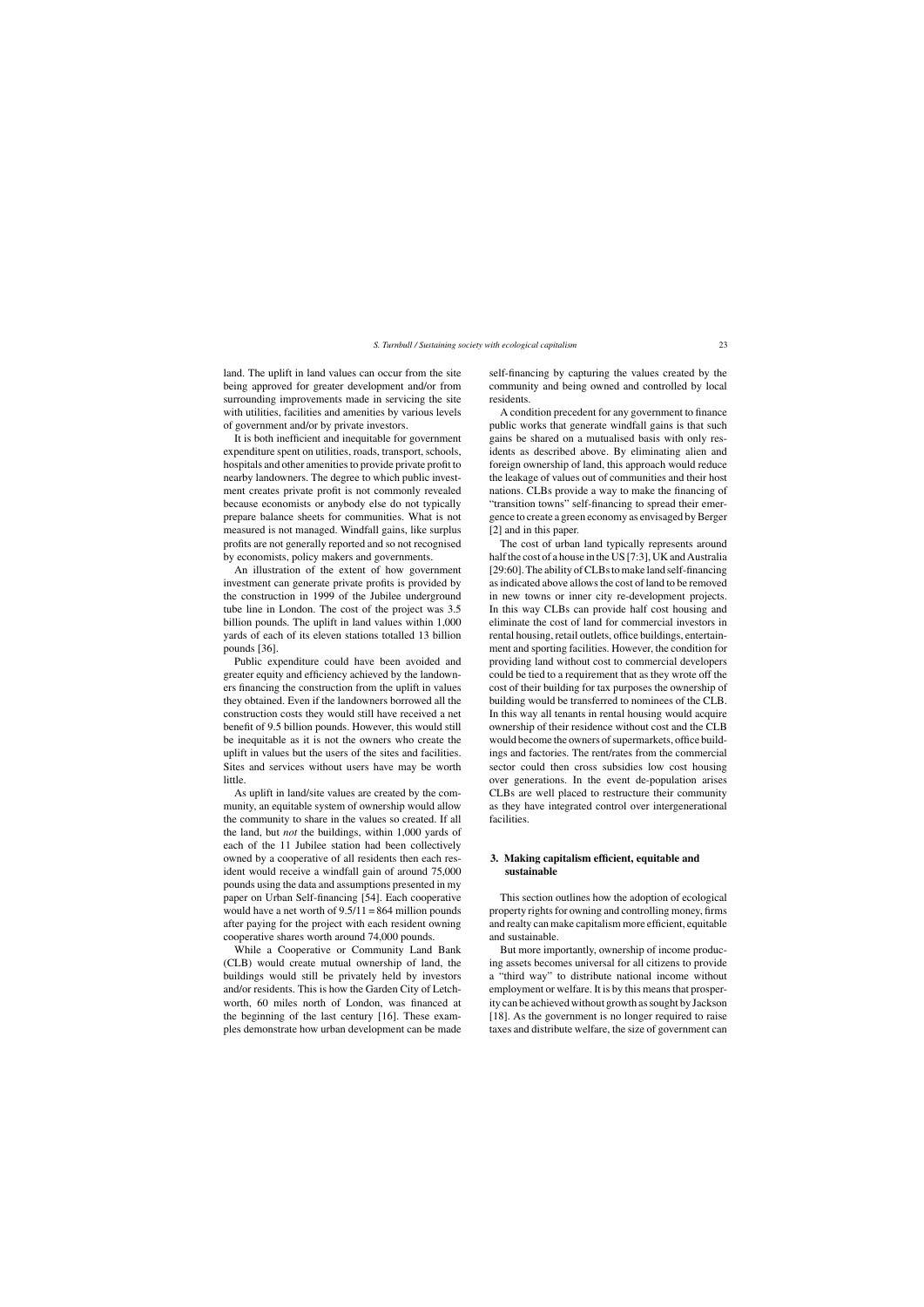be reduced. This in turn increases prosperity as the dead weight transfer costs of government are also reduced.

Rules for owning money, firms and realty created by society can be changed by society. The incentives to change the most fundamental defining feature of capitalism arise because the new rules provide greater benefits for a greater number of people. Because of this there exists the opportunity of obtaining a political mandate to initiate the changes described. In this way the venal materialistic values of self-interest can assist change to overcome the concerns of Trainer [43]. The new institutions created would then provide incentives for citizens to change their behaviour from the collective interdependencies that would arise.

The introduction of ecological property rights would create three new types of market institutions: (a) cost carrying money; (b) Ownership Transfer corporations (OTCs) [49, 50] and (c) Community Land Banks (CLBs) [25, 49]. However, while changing the nature of property rights is a necessary condition for building a sustainable society it is not sufficient.

Also required is ecological control described as "network governance" that is ubiquitous in nature. Such is the efficacy of network governance that it spontaneously emerges when society become more complex and dynamic was reported by Jones et al. [20]. The reason for its success is because 'Nothing can be made simpler without becoming more complex' as noted by of the founding CEO of the Visa card organisation, Dee Hock [14]. In other words, as society gets more complex it requires a requisite variety of complexity in its communication and control circuits as identified by Ashby [1]. In this way tasks can be sufficiently simplified to match the limited ability of humans to multi-task and/or process data [51:245].

Both evolution and the analysis by Simon [39] provide evidence why the communication and control architecture of nature creates the most robust way to create or manage complexity. Innate physical structures of nature and biota always create or manage complexity by using simpler sub-components. The universe is made up of components that Hock describes as "Chaords" [14] because they represent both "chaos" and "order". The academic literature reviewed by Mathews [27] describes these components as "holons" as the whole creates more than the constituent parts.

A hierarchy of holons is described as a "Holarchy" [24]. Holarchies have properties diametrically opposed to hierarchies. Hock [14] highlighted the difference by writing:

Industrial Age, hierarchical command and control pyramids of power, whether political, social, educational or commercial, were aberrations of the Industrial Age, antithetical to the human spirit, destructive of the biosphere and structurally contrary to the whole history and methods of physical and biological evolution. They were not only archaic and increasingly irrelevant, they were a public menace.

The ecological architecture developed by evolution provides a basis for designing the governance architecture of an advanced complex global society. A democratic society governed from the bottom up composed of self-financing locally owned and control self-governing communities that are mostly self-reliant.

To allow communities to be self-governing they must become self-financing to avoid economic and so political dependency. The same principle applies to all the higher levels in the political holarchy presented in Table 2. To allow communities to become self-financing they need to stop value leaking out. Many families spend over a third of their income on rents or mortgage payments. To stop rents and interest leaking out it becomes essential for communities to establish their own local currency and minimise any external ownership of land, buildings and enterprises. As explained later, OTCs provide a way to minimise external ownership of firms and CLBs provide a way to minimise external ownership of realty.

The establishment of local ecological currencies with ecological rules for owning firms through OTCs and realty through CLBs provides ways to plug the drains that invisibly suck out economic value from communities.

# *3.1. Ecological community currencies*

The reasons why the existing nature of money and the financial system should not be replicated have been indicated in the previous section. A community currency is not just required to plug economic leaks but to also establish a local unit of value that is defined by the natural endowment of the host bioregion. In this way the local environment can provide self-correcting price signals to maintain its sustainability that get lost with a national monopoly currency as discussed earlier and by Jacobs [19]. Money whose value is tethered to the retail value of electricity (Kwhrs) generated from benign renewable energy resources will be described as Sustainable Energy Dollars (SEDs) or \$Z.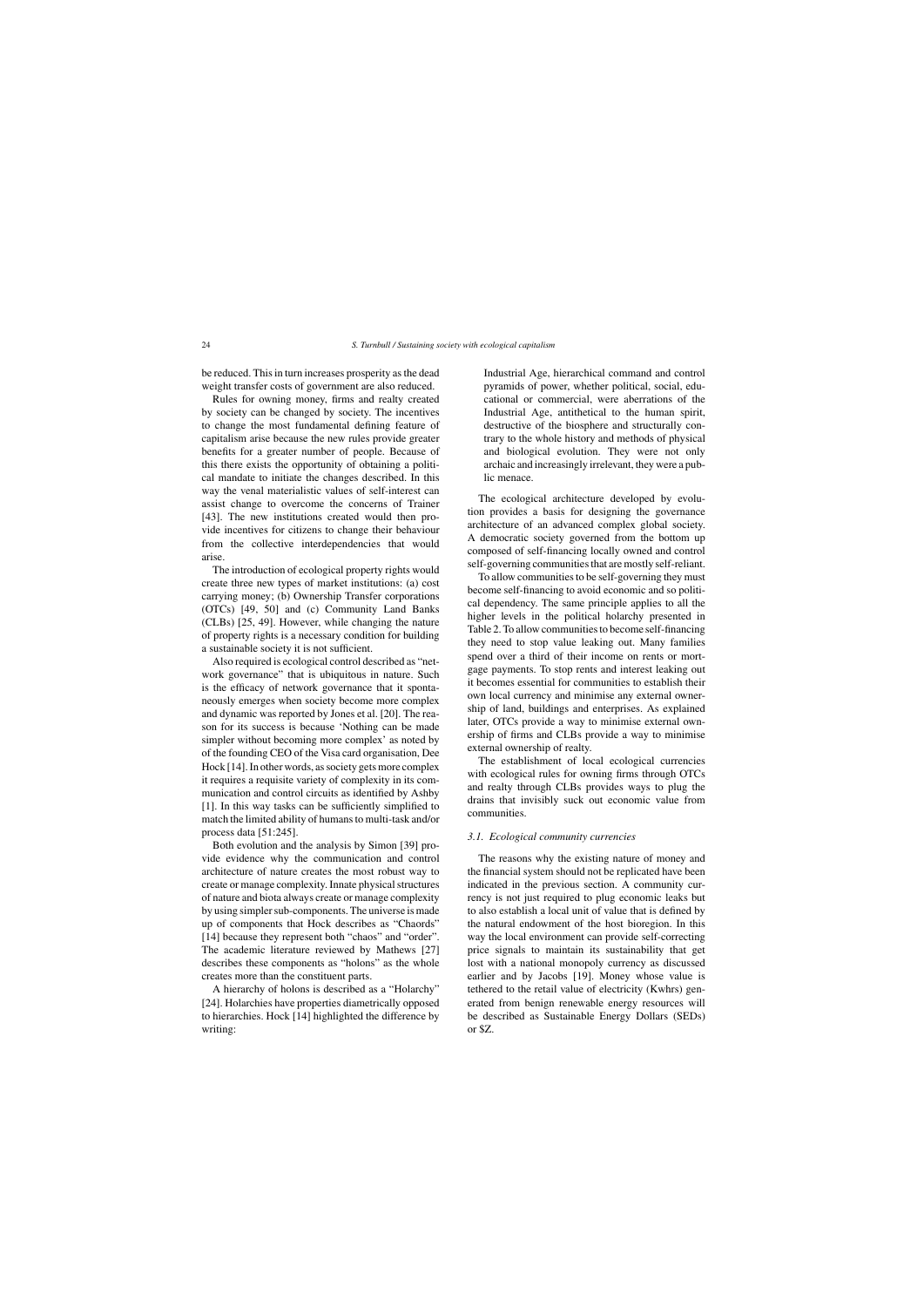| Level               | Principle roles <sup>(a)</sup>             | Other roles $(a)$                                                 | Source of funding <sup>(b)</sup>              |
|---------------------|--------------------------------------------|-------------------------------------------------------------------|-----------------------------------------------|
| Family              | Personal and social<br>development         | Community and cultural<br>development                             | Work and/or dividends, rents,<br>profits etc. |
| Enterprises         | Wealth generation                          | Fulfilling work                                                   | Self-financing                                |
| Neighbourhoods      | Social & cultural support                  | Substitution of paid services                                     | Non-profit & voluntary<br>contributions       |
| Land banks (CLBs)   | Income distribution between<br>entities    | Health, education, welfare, &<br>other infrastructure<br>services | Enterprise rents & gains from<br>site trades  |
| Cities              | Provide infrastructure                     | Balance income between<br><b>CLBs</b>                             | Taxes from CLBs                               |
| <b>Bioregions</b>   | Federating economic &<br>political systems | Co-ordinating infrastructure<br>services                          | Green taxes from degrading<br>enterprises     |
| Regional biospheres | Federating bioregions                      | Co-ordinating economic<br>structures in regional<br>biospheres    | Green taxes from bioregions                   |
| Global              | Governance of global<br>commons            | Co-ordinating political<br>structures in regional<br>biospheres   | Green taxes from regional<br>biospheres       |

| Table 2                                 |
|-----------------------------------------|
| Global governance and political economy |

(**a**) Roles allocated on the basis that no level of government should carry out any function, which is better undertaken at a lower level as per the 'Principle of Subsidiary Function' [37]. (**b**) Sources of funding based on the medieval cascade system of taxation where each level of government taxes the next lower level, which it represents. No taxes on individuals or the profits of enterprises. Redistribution of income is achieved through the private sector from the democratic distribution of income producing assets and cross subsidisation through land bank rentals, property trades and provision of welfare services.

Table 3, Existing and Ecological Money outlines how \$Z contribute to building an ecological economy with quite different operating characteristics. Local Employment and Exchange Trading Systems (LETs) allows any person in a community to create and/or obtain credit. They illustrate how anyone can create credit. But governments and/or banks as shown in row 1 of Table 3 have typically created money.

Hand written IOUs were used as hand-to-hand money in Sydney Town early in the 19th century before there was a printing press or the discovery of precious metals in the Colony [4]. Parties accepting the notes as money, would counter sign the notes to pass the notes on as money. The additional signatures would reinforce the creditability and acceptance of the notes as money. Money was created from the bottom up by what was in fact a mutual credit system. Creditability to locally created notes can also be provided with third party guarantors. The guarantee fee would create a carrying cost as noted in Table 3, rows 2 and seven.

Over the millenniums money has always been a product of nature that incurred storage and/or insurance cost as proposed in the column of Table 3 rows 2 and 7. Cost carrying money reduces the resources absorbed by the financial system because it removes the current incentive to invest in synthetic paper assets as shown in the middle column of Table 3, row 5 rather than in the real economy proposed in the last column of rows 9 and 11). In this way cost-carrying money paradoxically reduced the cost of the financial system whose purpose is to service the real economy.

Cost carrying money also improves equity as it removes the ability for money to make money from earning interest. Instead of capturing "unearned income" [11] an incentive is created to invest in what Moulton [28] describes as "... processes by which society expands its power to make nature yield its resource more abundantly". Moulton describes such processes as being "procreative". In this way productivity is increased to reverse inflation while limiting the ability of the finance sector to act like a leech on the real economy. The crucial importance of procreative assets is that they create the *only* way prosperity can be increased without humans working harder or longer.

Importantly, procreative assets by their nature must become self-financing as they increase productivity and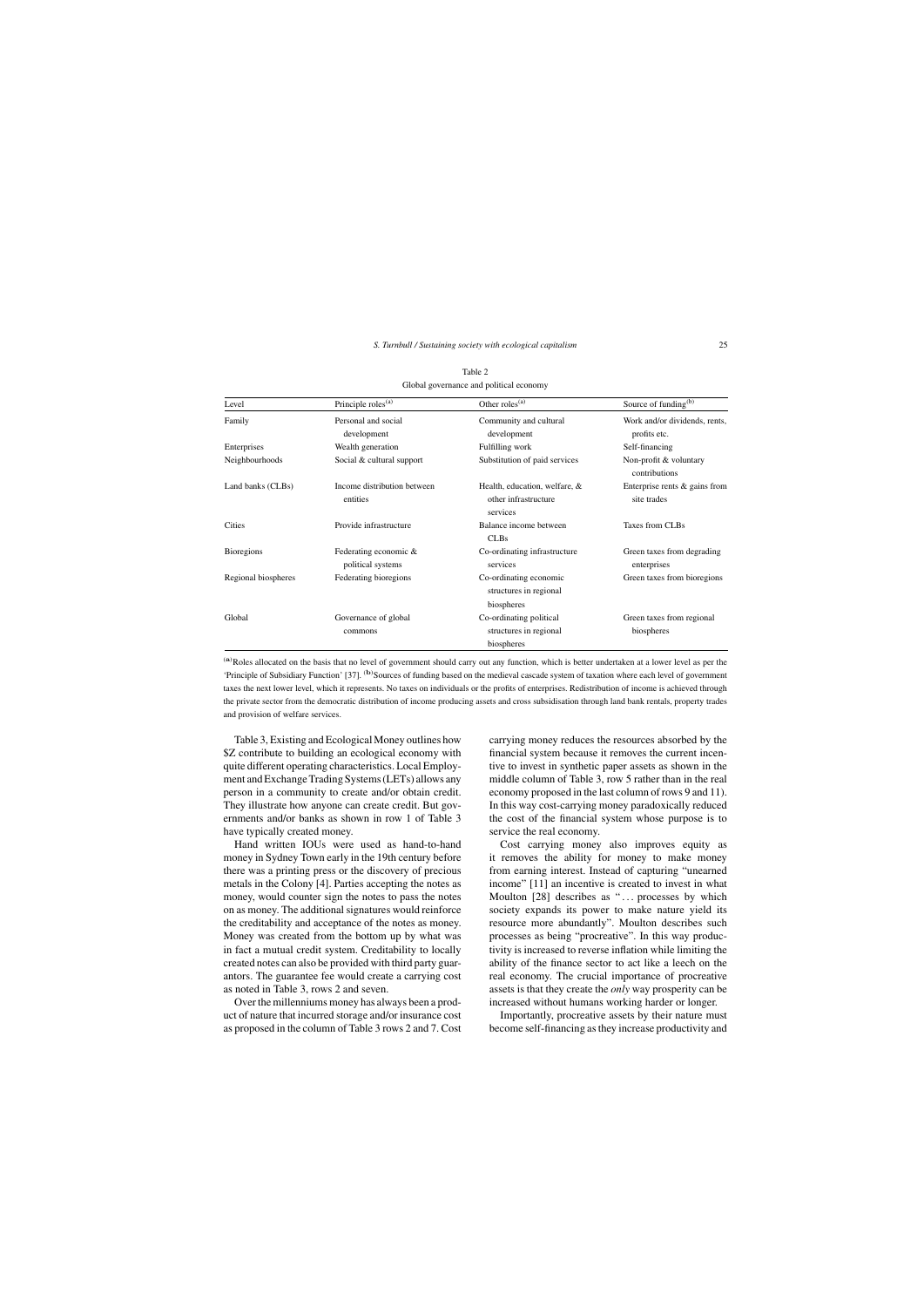| Table 3                                                   |
|-----------------------------------------------------------|
| Existing Official Money and Sustainable Value Money (\$Z) |

|                | Difference between:    | Existing official money        | Sustainable Value money (\$Z)               |
|----------------|------------------------|--------------------------------|---------------------------------------------|
| 1              | Money created by:      | Government & banks             | Consumers, producers, traders and investors |
| $\overline{2}$ | Interest rates set by: | <b>Central Bank</b>            | Cost of risk insurance <sup>3</sup>         |
| 3              | Expansion of money:    | Government ratios/regulation   | Value of market transactions                |
| 4              | Value defined by:      | Not defined                    | Benign renewable Kwhs (Z)                   |
| 5              | Unit of value          | Government fiat                | Benign renewable Kwhs (\$Z)                 |
| 6              | Store of value         | Yes, subject to inflation      | Not a store of value                        |
| 7              | Integrity of value     | Indeterminate                  | Locally determined & tethered               |
| 8              | Integrity of system    | Exposed to contagion           | Little exposed to contagion                 |
| 9              | Choice of currency     | Government monopoly            | Determined by currency region               |
| 10             | Inflation control by:  | 'Blunt' policy instruments     | Value of renewable Kwhrs                    |
| 11             | Structure of money:    | Unlimited accrual of interest  | Carrying cost limiting life                 |
| 12             | Economic flaw-1        | Incentive to own money         | Disincentive to hold money                  |
| 13             | Economic flaw-2        | Allocates resources to finance | Real assets more attractive                 |
| 14             | Economic flaw-3        | Distorts price relativities    | Prices set by renewable Kwhrs               |
| 15             | Financial system cost  | Ever increasing                | Minimized                                   |
| 16             | Financial assets/real  | Ratio increases                | Incentive to minimize                       |
| 17             | Economic growth        | Required to pay interest costs | Accommodates de-growth                      |
| 18             | Social flaw-1          | Compounds unearned income      | No unearned income                          |
| 19             | Social flaw -2         | Concentrates influence         | Localizes influence                         |
| 20             | Political flaw-1       | Concentrates power             | Enriches local democracy                    |
| 21             | Political flaw-2       | Low accountability             | Cooperative accountability                  |
| 22             | Environmental flaw 1   | Incentive to burn carbon       | Favors renewable energy                     |
| 23             | Environmental flaw 2   | No feedback from nature        | Nature controls price signals               |
| 24             | Ecological feedback    | None                           | Local renewable energy                      |
| 25             | Sustainability         | Highly questionable            | More likely                                 |

crucially they provide the ability for society to live more lightly on the planet, by making "nature yield its resources more abundantly" [29]. Investments in procreative assets provide the key to increasing prosperity without consuming more. Because procreative assets are by definition self-financing they can be owned any one or more individuals who can obtain credit during their payback period. The provision of credit insurance to cover their payback period provides a way to encourage the formation and wide distribution of the ownership of procreative assets to reduce inequalities and increase prosperity without growth. Various ways of providing selective credit insurance are described by Kelso & Hetter [21] and Turnbull [49:57].

No living thing can exist without processing energy, so electricity generated from renewable resources provides a universal inflation-resisting unit of value. The relative value of the Kilo Watt-Hours (Kwhs) generated in each community could vary according to its endowment of renewable resources. But some sort of renewable energy is available throughout the world. As proposed in Table 3, row 6 the role of money would be simplified to only being a unit of account and medium of exchange and not also a store of value.

The value of \$Z can be determined by anyone who invests in solar cells, wind farms, hydrogen producing bacteria or other sources of benign renewable energy. Ideally, mutually owned and controlled renewable generators would create the reference unit of value for each community. The generators could be financed by consumers buying their electricity in advance by accepting IOUs issued by the mutual association, owned by the note holders, to deliver specified kWhrs at specified future times. The IOUs would be negotiable to become the reserve green currency of the community. Ideally also, the local government body or Coopera-

<sup>3</sup> As described at [http://www.nextbillion.net/remittances-mobile](http://www.nextbillion.net/remittances-mobile-globe-cash)globe-cash and [http://www.wirelessfederation.com/news/13463](http://www.wirelessfederation.com/news/13463-zain-bahrain-launches-zain-wallet-bahrain) zain-bahrain-launches-zain-wallet-bahrain viewed 22 March 2015.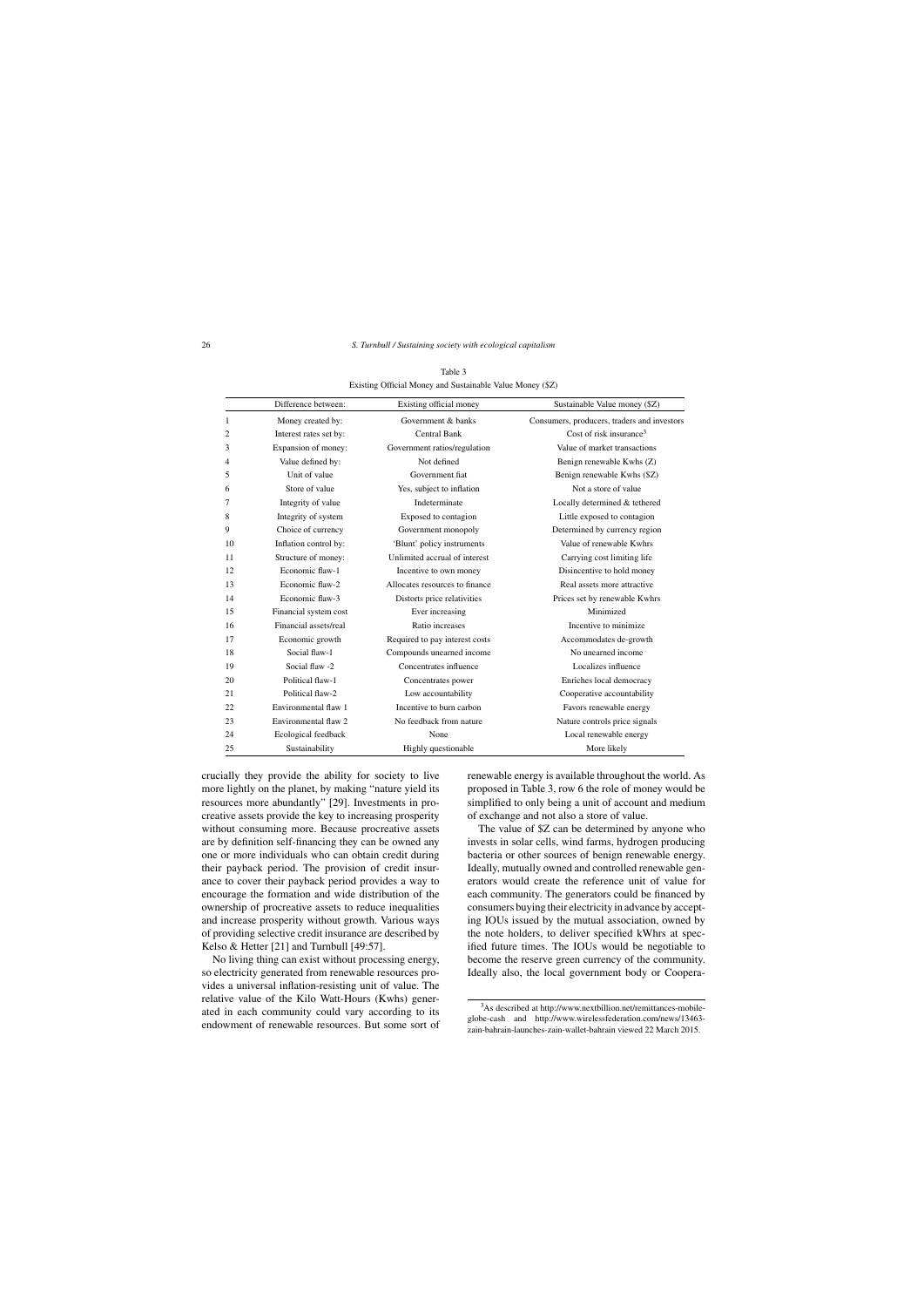tive Land Bank (CLB) would require its rates to be paid in green dollars issued to finance the conversion of renewable energy into electricity. The local government body could then redeem its notes to pay for its street lighting and other energy requirements.

However, it is vital to note that \$Z would not be redeemable into Kwhrs like Green Money that might be used to finance the electricity supplier. \$Zs are only tethered to the retail value of Kwhrs distributed in the currency area. This may include diverse types of renewable energy contributed by diverse suppliers who could also be consumer members of the mutually owned supplier. This insulates \$Z from being subject to short-term changes in consumption, supply or speculative derivative trading in energy futures that was the downfall of Enron. Tethering allows the value of supply to be averaged out for all types of renewable generators installed by different people at different times in the currency area.

The redemption of privately issued cost carrying money into various commodities was established in Germany in the 1920's. The idea was promoted by Silvio Gesell [11] so as to avoid the ability of money to make money and so the rich richer.

Privately issued cost carrying money described as 'stamped scrip' rapidly spread through Europe and to the US during the Great Depression because it was so successful in stimulating local communities as described by Fisher [10]. The scrip was issued mainly by individual businesses in Europe. In the US the scrip was issued by a local government authority or by organisations of merchants like a chamber of commerce. The merchants would agree to accept the scrip presented by their customers. Each Tuesday night the notes became worthless unless the holder placed a stamp on the back equal to 2 per cent of the notes nominated value. In this way the issuer sold stamps over a year valued at 52 by 2 per cent being 104 per cent to allow them to redeem the notes into official money and leave the issuer with a 4 per cent gross margin. While the merchants would need to pay 2 per cent of the value of the notes they held on Tuesday evening, this is but a fraction of the cost of paying over 2 per cent on every credit card transaction.

I discuss how many "invisible hands" would support the introduction of cost carrying money in another article [53]. Another GFC could initiate the spontaneous introduction of cost carrying money to complement, augment and/or replace legal tender as it did during the Great Depression [10].

Today, stamp scrip could be created in electronic form that could be stored on the Subscriber Identity Modules (SIM) of cell phones. Cell phones that can transmit money electronically and/or be swiped at checkout counters have already been introduced in some countries<sup>4</sup>. The introduction of cost carrying money, whether in official money or as \$Z would provide a way for communities to insulate themselves from another global financial crisis. Self-financing selfcancelling cost carrying money create the means to build economic lifeboats to float away from control and exploitation of big money central banks. To build the most efficient, equitable and effective lifeboats, communities need to also establish OTCs and CLBs as described below.

## *3.2. Ecological corporations*

All the seven sins of corporations identified in Section 2.2 can be ameliorated and/or removed by providing a relatively modest tax incentive for investors to convert existing corporations to OTCs as explained in the Appendix of my book [49]. OTCs convert investor owned and controlled firms to stakeholder owned firms to provide a basis for introducing a comprehensive form of network governance [51:217].

The modest nature of the concession arises because investors discount twice money that they may obtain in the future. First they discount the value of future money because of the lost opportunity to earn interest and profits today. They then discount future values again to recognise the uncertainty of any values being recovered.

Equity investors are much more concerned about not losing the money they put at risk then the prospects of obtaining a return on their money invested. No matter what accountants may report, equity investors cannot make a profit until they have recovered all their investment placed at risk. The time required to recover their funds is described as the payback period. As the payback period gets longer the risk of loss gets bigger. The incentive for investors to vote at a shareholders meeting to convert existing corporations to OTCs in return for a tax concession is that they would obtain bigger, quicker profits with less risk. An analysis of the trade off between perpetual ownership and a tax incentive at various rates is provided in the Appendix of my book [49]

<sup>4</sup>When \$Z are created by a third party insuring private contracts to allow them to be used as money with part of the insurance cost attached to the contract/currency to create a negative interest rate. Cost attached to the currency could also include a contribution to a redemption fund and/or a verification fee on a decentralized system as referred to in the text.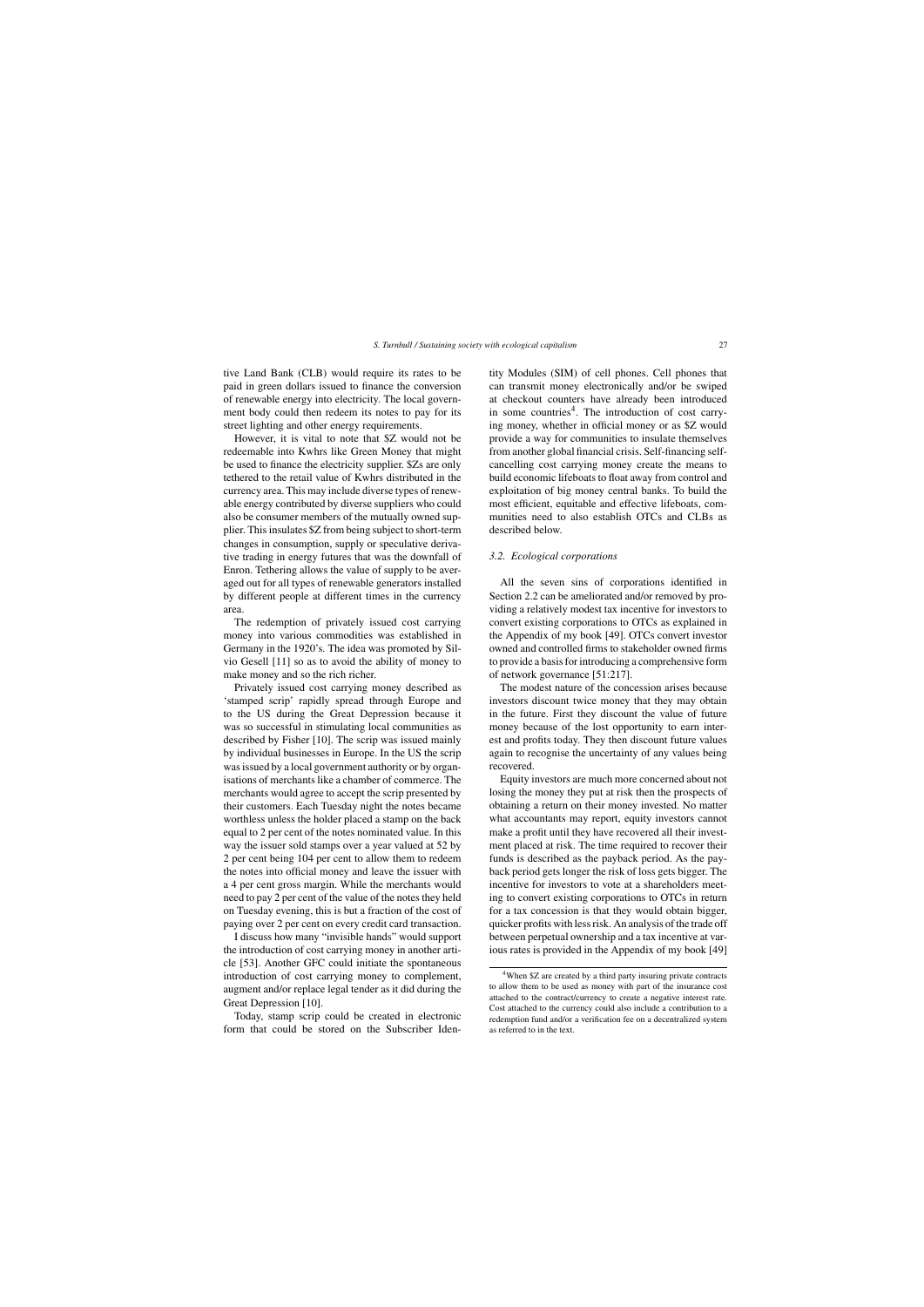and updated in my article on Stakeholder Governance [50].

No changes in the law need be required to create OTCs governed by their stakeholders. OTCs create investment shares that last for 20 years. This creates a more level investment playing field between investors in corporations and in patents that may last for twenty years. OTCs also create stakeholder shares that over the 20 years to acquire all the property and voting rights of the investment shares. Stakeholder shares would be issued without cost to residential individuals of the host community. In this way all OTCs would become locally owned and controlled to eliminate the draining out of the community profits that Penrose [31] described as "unlimited, unknown and uncontrollable". It makes operational sense to include those individuals who can make a direct contribution to the success of the firm such suppliers, employees or customers or individuals employed by suppliers and customers. The identity of each individuals and the market value of the contribution of each are recorded in the books of the OTC and/or firms in which it does business. This provides one basis for distributing stakeholder shares. Other ways of distributing stakeholder shares could also be introduced to reduce inequality in society.

Besides being more economically efficient by limiting the export of surplus profits OTCs distribute wealth according to the contributions of its stakeholders. Stakeholder shares would obtain votes on a democratic basis of one vote per person rather than the plutocratic one vote per share obtained by investors. Each class of stakeholder would elect a separate stakeholder council to further and protect their interests and that of the firm as described by Pirson and Turnbull [32]. Firms would then become more accountable to their host community. Firms would not become too big to fail because investors would require all profits to be distributed each year instead of any being re-invested as retained profits become increasingly owned by stakeholders.

Firms would grow by establishing offspring corporations taking over part of the assets of the progenitor business. The offspring firms would be funded with dividends from their progenitor corporation and/or from other sources. This would also improve the efficiency of the capital markets, as shareholders, not managers would undertake re-investment decisions. Shareholders are not conflicted by being involved in the use of the funds to expand their power and influence by otherwise poorly justified growth. Shareholders, that now includes managers, and have many more investment options than firms and their managers. The result would be the creation of many smaller firms to improve competition, social and political accountability with the features indicated in Table 4.

## **4. Self-financing urban communities**

This section describes how communities can efficiently restrict the leakage of value from their community to alien parties through rents, interest, profits and/or capital gains. To achieve these objectives the title deed to land needs to be separated from the title deed to structures over the land [49:65] to create a CLB.

Combing the ownership values created in land with the ownership values of buildings creates both inefficiency and inequities because parties providing essential services enhance the value of the land/sites they service but do not share in the uplift in values they create. As a result, landowners capture unearned windfall gains generated by the investment by others. For example: governments who finance the roads, water, sewerage, schools and hospitals and the private sector providing shopping facilities, places or work, amusement and recreation.

Efficiency and equity can be achieved by all buildings being privately owned with all sites on which they are built being owned mutually by all citizens residing in the community. The community precinct would need a sufficiently large population to support a number of secondary schools and places of significant employment. In this way sufficient windfall gains created by urban development can be captured by the mutually owned CLB with sufficient rental income for it to become selffinancing. As the cost of land is typically halve the cost of a dwelling, this arrangement eliminates the cost of land for pioneer homeowners to half the cost of acquiring a house. It also makes more attractive commercial investment in rental housing, office buildings and shopping facilities as the land cost is also eliminated for them.

All individual homeowners and individual residential tenants obtain one share in the CLB for each square meter of the site they occupy. As only residents can own voting shares, no non-residents or commercial investors can capture any uplift in land values created by the community to extract value from the community. As residents typically only occupy around 20 per cent of the land area in an urban precinct, the area of land in which residents obtain an ownership interest through the CLB becomes five–times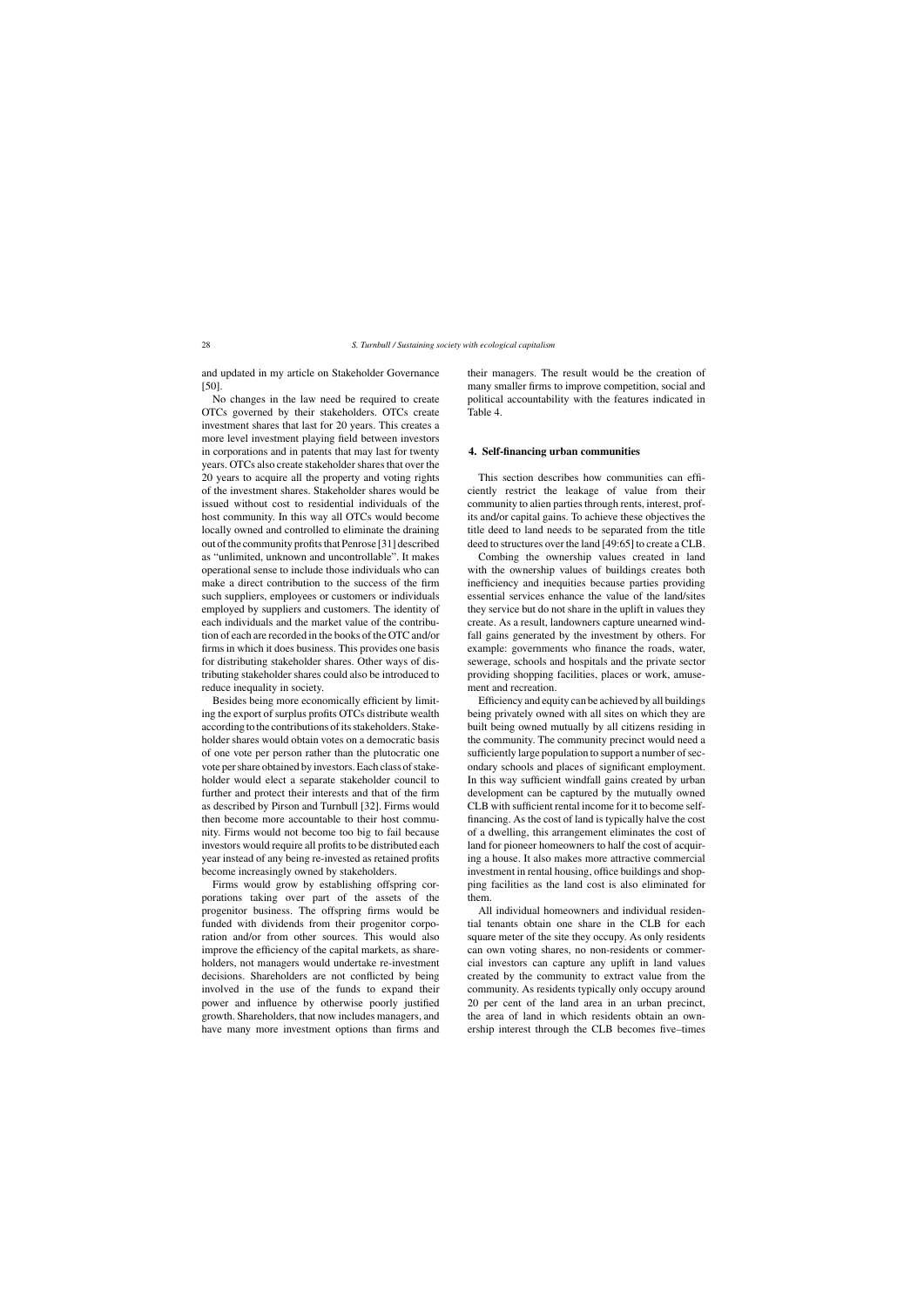*S. Turnbull / Sustaining society with ecological capitalism* 29

|    | Feature                      | Existing corporations                                  | Ecological corporations                                             |
|----|------------------------------|--------------------------------------------------------|---------------------------------------------------------------------|
| 1  | Rights to life:              | Perpetual                                              | Limited to 20 years like<br>patents                                 |
| 2  | Ownership rights             | Static and monopoly                                    | Dynamic and co-ownership                                            |
| 3  | Owners                       | Located anywhere                                       | Mainly local                                                        |
| 4  | Creation of corporations     | Entrepreneurs & investors                              | Entrepreneurs, investors and<br>mature fecund corporations          |
| 5  | Size of corporations         | No inherent limit.                                     | Limited by investor's<br>short-term return of and on<br>investment. |
| 6  | Number of firms              | As at present                                          | Many more smaller<br>corporations                                   |
| 7  | Power architecture           | Top down                                               | Top down & bottom up                                                |
| 8  | Power distribution           | Centralised                                            | Decentralised                                                       |
| 9  | Control                      | Inside out                                             | Inside out and outside in                                           |
| 10 | Competition for control from | External equity markets<br>and/or regulators           | Internal agents from network<br>governance                          |
| 11 | Social feedback              | Media & managers                                       | All affected stakeholders                                           |
| 12 | Environmental feedback       | Some from operational<br>activities                    | Any concerned stakeholders<br>as well as operational<br>activities  |
| 13 | Operational intelligence     | Mainly known knowns and<br>some known unknowns         | Mainly external that can<br>include unknown<br>unknowns             |
| 14 | <b>Motivations</b>           | Profits of Mgs and investors                           | Sustainability of operations                                        |
| 15 | Governance by:               | Shareholders in theory but in<br>practice by directors | Competitively and<br>dynamically determined by<br>stakeholders      |
| 16 | Regulation by:               | By government                                          | By stakeholders and so by<br>local requirements                     |

Table 4 Existing and ecological corporations

greater than a homeowner with a conventional unitary title.

Homeowners can finance and sell their dwellings in the usual way. However, for the buyer to obtain title to the dwelling she/he must buy at market value the CLB shares held by the vendors that are redeemed by the CLB and resold to the buyer. The CLB share redemption price discount reduces from 100 per cent to zero over the time required to write-off the dwelling for accounting purposes. The profit obtained by the CLB in redeeming its shares and reselling them provides another source of income to allow the CLB to become self-financing.

Because the CLB becomes self-financing, its shares can be gifted to pioneer homebuyers. As investors cannot acquire CLB shares, tenants in rental properties can likewise be gifted shares over the period the rental properties are written off by their owners for accounting purposes. Tenants acquire co-ownership rights to rental properties without cost at the same rate that the property is written off. This does not reduce the reported rate of return for investors. As coowners tenants have an incentive to undertake repair and maintenance to increase the return of investors who already obtain higher returns by not needing to buy land.

CLBs capture the surplus profits by becoming owners of all commercial developments except rental housing. CLBs provide a way to provide a minimum social dividend to all residents, as every resident must become a shareholder. Residents involved as stakeholders from being suppliers, workers and/or consumers of local enterprises would also obtain additional income from acquiring without cost stakeholder shares as described in Section 3.2. It is by this means that national income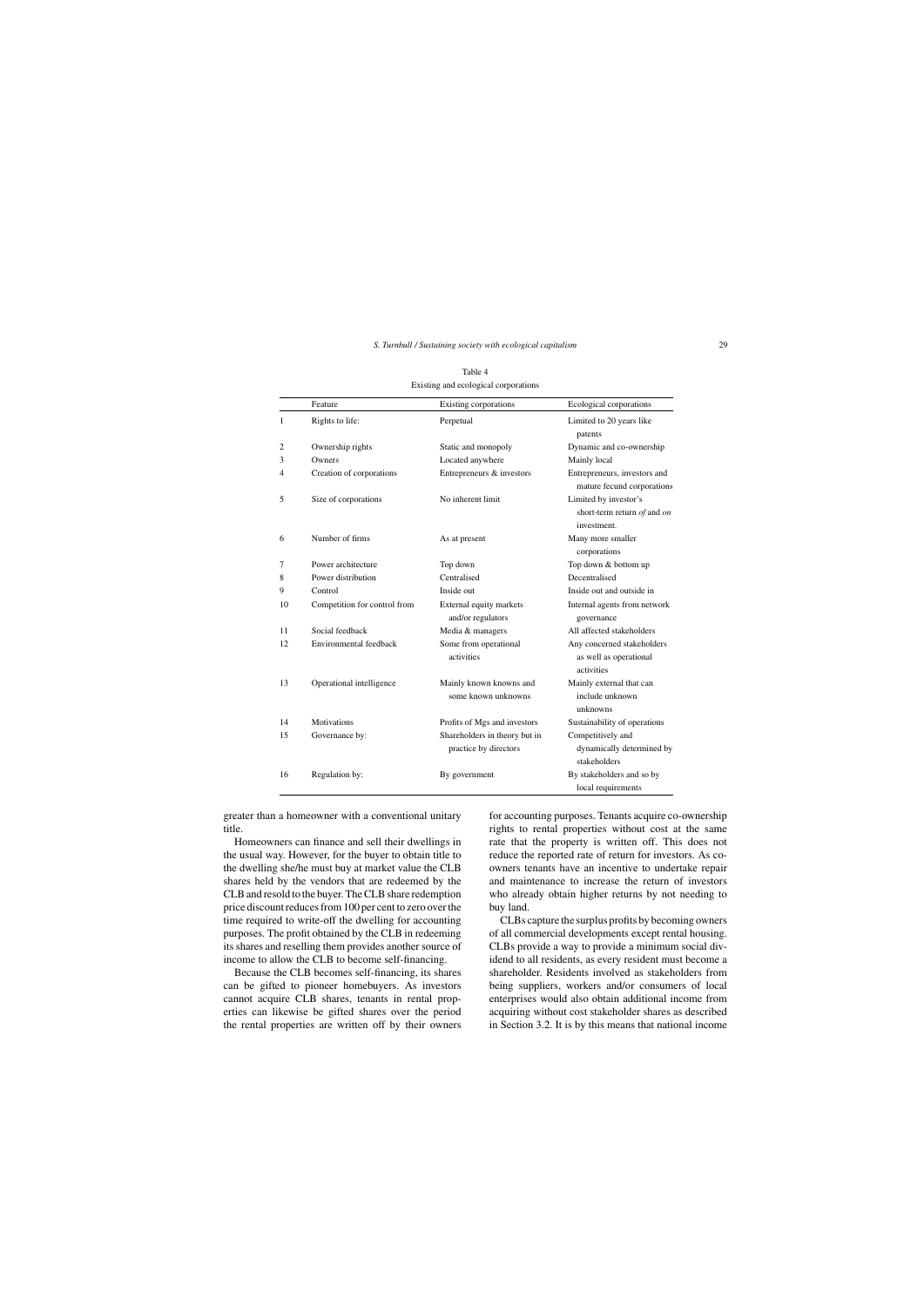can be equitably distributed to all citizens without work or welfare.

The provision of a minimum income to all residents of all generations resident in a CLB means that provision for pensions are no longer required. This would improve the level of prosperity without growth, as individuals would no longer need to forgo consumption to finance a private pension or contribute to a public pension and medical insurance. As CLBs have a comprehensive integrated involvement in all aspect of community life at the neighbourhood level, they are well place to initiate preventive medical care and mobilise the unemployed in self-help and community care activities – refer to row four in Table 1.

The type of society that could result from introducing ecology ownership and control of money, firms and realty are considered in the next concluding Section.

#### **5. Building sustainable communities**

The type of society that would emerge by introducing ecological property rights to money, firms and realty is outlined in Table 1. The changes required to create a stable state more efficient and equitable resilient society with built-in feedback messages from its host environment are less than the changes achieved from the past. However, the time for achieving the changes needs to be very much shorter.

One of the results of introducing network governance within and between organisations is the decomposition of decision making labour to allow people with little specialised knowledge or experience to make decisions. Life and death decisions in a number of societies have been made by randomly selected people to form a jury to sit in judgement of people charged with murder. Random selection of qualified decision makers was an important element of Athenian democracy and in the governance of medieval cities of Italy [3]. Electing decision makers raises the problem of rich vested interests using their resources to support and/or buy votes of candidates who undertake to make decisions to further the enrichment of those already rich. Political democracies that elect representatives create an inbuilt bias for the rich to get richer.

Network governance makes is practical to introduce an alternative to electoral politics as described by Martin [28]. The selection of decision makers by lot instead of votes is described as "demarchy" [3] – refer to the second last row in Table 1. Some elements of demarchy are practiced in a number of employee owned enterprises such as the MCC. The key to the constructive implementation of "demarchy" is for only appropriately qualified individuals to be available for selection. The process of filtering individuals according to their abilities is, in any event, typical of many pre-selection process in democracies based on political parties.

Another way of distributing political power, influence and wealth is through the rotation of office bearers. The city leader of ancient Athens was rotated each month with a representative from the various suburbs. This practice has been adopted by the European Union who rotate the Presidency every six months with leaders from their member states. To provide continuity each Presidency is shared among three member states over one and half years.

In considering how to design the governance architecture of society, scholars have identified six coordinating mechanisms. Economists focus on markets and private hierarchies. Social relationships are also governed by: families, networks, associations and government as identified by Hollingworth [17]. Each of these six co-ordinating mechanisms has strengths and weaknesses but each can be used in various combinations as found in various societies over history as indicated in Turnbull [51:276–7].

In addition, governance architects need to consider the criteria and design concepts embedded in nature. How and why the architecture of nature provides a compelling model for designing an equitable, efficient and sustainable society is illustrated in my PhD dissertation [51:130]. A contribution of this paper is to identify how this can be achieved by introducing ecological property rights and ecological governance.

The consumption of non-renewable resources is likely to seriously exacerbate the problems of achieving sustainable society. Reduced consumption may well be forced upon society. Trainer [41–44] anticipates this possibility with his compelling arguments for adopting a much more frugal lifestyle. But ecological capitalism facilitates increasing leisure and the quality of life and so prosperity even with degrowth in consumption per person with a declining population.

## **6. Conclusion**

The Trainer analysis leads to the conclusion that a sustainable society that protects and nurtures the environment for future generations may only become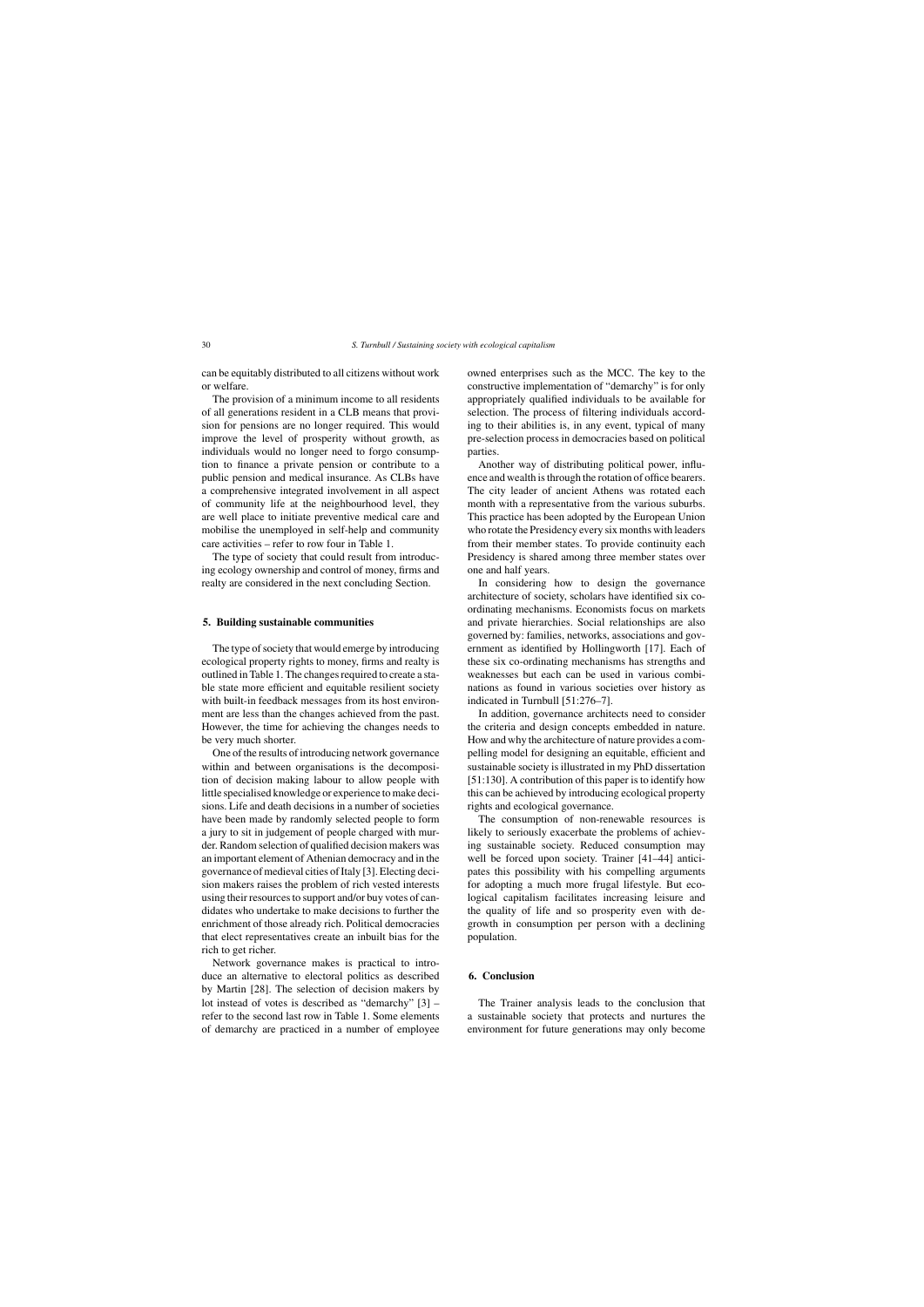possible with a much smaller global population. The contribution of this paper is that it has identified a new type of capitalism that can promote a sustainable society on a politically attractive basis. Importantly this response to the research question makes it politically and economically attractive to encourage both de-population and de-growth to create a virtuous reenforcing process transform and sustain society for future generations in perpetuity.

## **References**

- [1] W.R. Ashby, *An Introduction to Cybernetics*, p. 243, Chapman & Hall, London 1956, available at [http://pespmc1.](http://pespmc1.vub.ac.be/ASHBBOOK.html) [vub.ac.be/ASHBBOOK.html,](http://pespmc1.vub.ac.be/ASHBBOOK.html) (accessed 2 February 2015).
- [2] C. Berger, *Better than Growth: The new economics of genuine progress and quality of life, a primer for policy innovation,* Australian Conservation Foundation, Melbourne, 2010, available at [http://www.acfonline.org.au/sites/default/files/](http://www.acfonline.org.au/sites/default/files/resources/ACF_BetterThanGrowth.pdf) resources/ACF [BetterThanGrowth.pdf,](http://www.acfonline.org.au/sites/default/files/resources/ACF_BetterThanGrowth.pdf) (accessed 2 February 2015).
- [3] J. Burnheim, *Is Democracy Possible? An alternative to electoral politics*, University of California Press 1985.
- [4] S.J. Butlin, *Foundations of the Australian Monetary System 1788-1851*, University Press, Sydney, 1953.
- [5] H.E. Daly, *Steady State Economics*, 2nd ed., Island Press, Washington D.C. 1991.
- [6] H.E. Daly, *Beyond Growth: Economics of sustainable development*, Beacon Press, Boston, 1996.
- [7] A.M. Davis and M.G. Palumbo, *The Price of Residential Land in Large US Cities*, p. 3, Finance and Economics Discussion Series Divisions of Research & Statistics and Monetary Affairs, Federal Reserve Board, Washington DC, 2006, available at: [http://www.federalreserve.gov/](http://www.federalreserve.gov/Pubs/feds/2006/200625/200625pap.pdf) Pubs/feds/2006/200625/200625pap.pdf, (accessed 2 February 2015).
- [8] I. Fisher, *Stamp Scrip*, Adelphi & Co., New York, 1933, available at [http://userpage.fu-berlin.de/roehrigw/fisher/,](http://userpage.fu-berlin.de/roehrigw/fisher/) (Accessed 2 February 2015).
- [9] M. Friedman and A.J. Schwartz, Has Government Any Role in Money? *Journal of Military Economics* **17** (1986), 37–60.
- [10] S. Gesell, *The Natural Economic Order*, 1919 translated by Philip Pye, 2002, available at https://www.communityexchange.org/docs/Gesell/en/neo/, (accessed 2 February 2015).
- [11] J. Gummer and Z. Goldsmith, *Blueprint for a green economy: The low carbon economy, security, stability and green growth*, Policy Green Paper No. 8, London, Conservative Party, 2007, available at [http://www.conservatives.com/](http://www.conservatives.com/~/media/files/downloadable%20files/lce.ashx?dl=true)∼/media/files/ downloadable%20files/lce.ashx?dl=true (accessed 2 February 2015).
- [12] F.A. Hayek,*Choice in Currency: A Way to Stop Inflation*, Occasional Paper 48, The Institute of Economic Affairs, London, 1976.
- [13] F.A. Hayek, *Denationalization of Money: An Analysis of the Theory and Practice of Concurrent Currencies,* Hobart Paper Special 70, The Institute of Economic Affairs, London, 1976.
- [14] D.W. Hock, The Chaordic Organization: Out of control and into order, *World Business Academy Perspectives* 9(1), (1995) available at [http://education.jhu.edu/PD/newhorizons/lifelong](http://education.jhu.edu/PD/newhorizons/lifelonglearning/higher-education/order/index.html) [learning/higher-education/order/index.html](http://education.jhu.edu/PD/newhorizons/lifelonglearning/higher-education/order/index.html) (accessed 2 February 2015).
- [15] J.R. Hollingsworth, Some reflections on how institutions influence styles of innovation, paper presented to the Swedish Collegium for Advanced Study in the Social Sciences (SCASSS)26September,2002,availableat:[http://history.wisc.](http://history.wisc.edu/Hollingsworth/documents/Some_Reflections_on_How_Institutions_Influence_Styles_of_Innovation.htm) edu/Hollingsworth/documents/Some\_Reflections\_on\_How\_ Institutions Influence Styles of Innovation.htm,(accessed 2 February 2015).
- [16] E. Howard, *Garden Cities of To-morrow*, Faber and Faber, London, 1946.
- [17] J. Huber, and J. Robertson, *Creating New Money: A monetary reform for the information age,* London, New Economics Foundation, London, 2000, available at [http://www.newecono](http://www.neweconomics.org/publications/entry/creating-new-money) [mics.org/publications/entry/creating-new-money](http://www.neweconomics.org/publications/entry/creating-new-money), (accessed 2 February 2015).
- [18] T. Jackson, *Prosperity without growth? The transition to a sustainable economy*, London, Sustainable Development Commission, 2010, available at [http://www.sd-commission.](http://www.sd-commission.org.uk/publications/downloads/prosperity_without_growth_report.pdf) org.uk/publications/downloads/prosperity without growth report.pdf, (accessed 2 February 2015).
- [19] J. Jacobs,*Cities and Wealth of Nations: Principles of Economic Life*, p. 156, Vintage Books, New York, 1985.
- [20] C. Jones, W.S. Hesterly and S.P. Borgatti, A General Theory of Network Governance: Exchange Conditions and Social Mechanisms, *The Academy of Management Review* **22**(4) (1997), 911–945.
- [21] L.O. Kelso and P. Hetter, *Two-Factor Theory: The economics of reality*, Vintage Press, New York 1967.
- [22] J.M. Keynes, *The General Theory of Employment, Interest, and Money*. New York, Harcourt Brace Jovanovich, Chapter 23, part VI, 1964, available at [http://www.marxists.org/reference/](http://www.marxists.org/reference/subject/economics/keynes/general-theory/index.htm) [subject/economics/keynes/general-theory/index.htm](http://www.marxists.org/reference/subject/economics/keynes/general-theory/index.htm), (accessed 2 February 2015).
- [23] M. King, Banking: From Bagehot to Basel, and Back Again, The Second Bagehot Lecture, Buttonwood Gathering, New York City, October 25, (2010), available at <http://www.bis.org/review/r101028a.pdf> (accessed 2 February 2015).
- [24] C.O. Koestler, *The ghost in the machine*, London, Hutchinson, 1967.
- [25] M. Lewis and S. Turnbull, Cooperative Land Banks: A solution looking for a home, in *i4*, Canadian Centre for Community Renewal, Vancouver, November 30, 2011, available at [http://communityrenewal.ca/co-op-landbanks,](http://communityrenewal.ca/co-op-landbanks) (accessed 2 February 2015).
- [26] J. Martin, Demarchy: A democratic to alternative to electoral politics, 2001, posted at [http://www.uow.edu.au/](http://www.uow.edu.au/~bmartin/pubs/89demarchy.html)∼bmartin/ pubs/89demarchy.html, (accessed 2 February 2015).
- [27] J. Mathews, Holonic organizational architecture, *Human Systems Management* **15** (1996), 27–54.
- [28] E.G. Milne, Dynamics of Human Mortality, *Experimental Gerontology* **45**(3) (2010), 180–187.
- [29] A.J. Moran, *The tragedy of planning: Loosing the great Australian Dream*, p. 60, Institute of Public Affairs, Melbourne, 2006, available at: [http://www.ipa.org.au/library/](http://www.ipa.org.au/library/MORANPlanning2006.pdf) MORANPlanning2006.pdf, (accessed 2 February 2015)